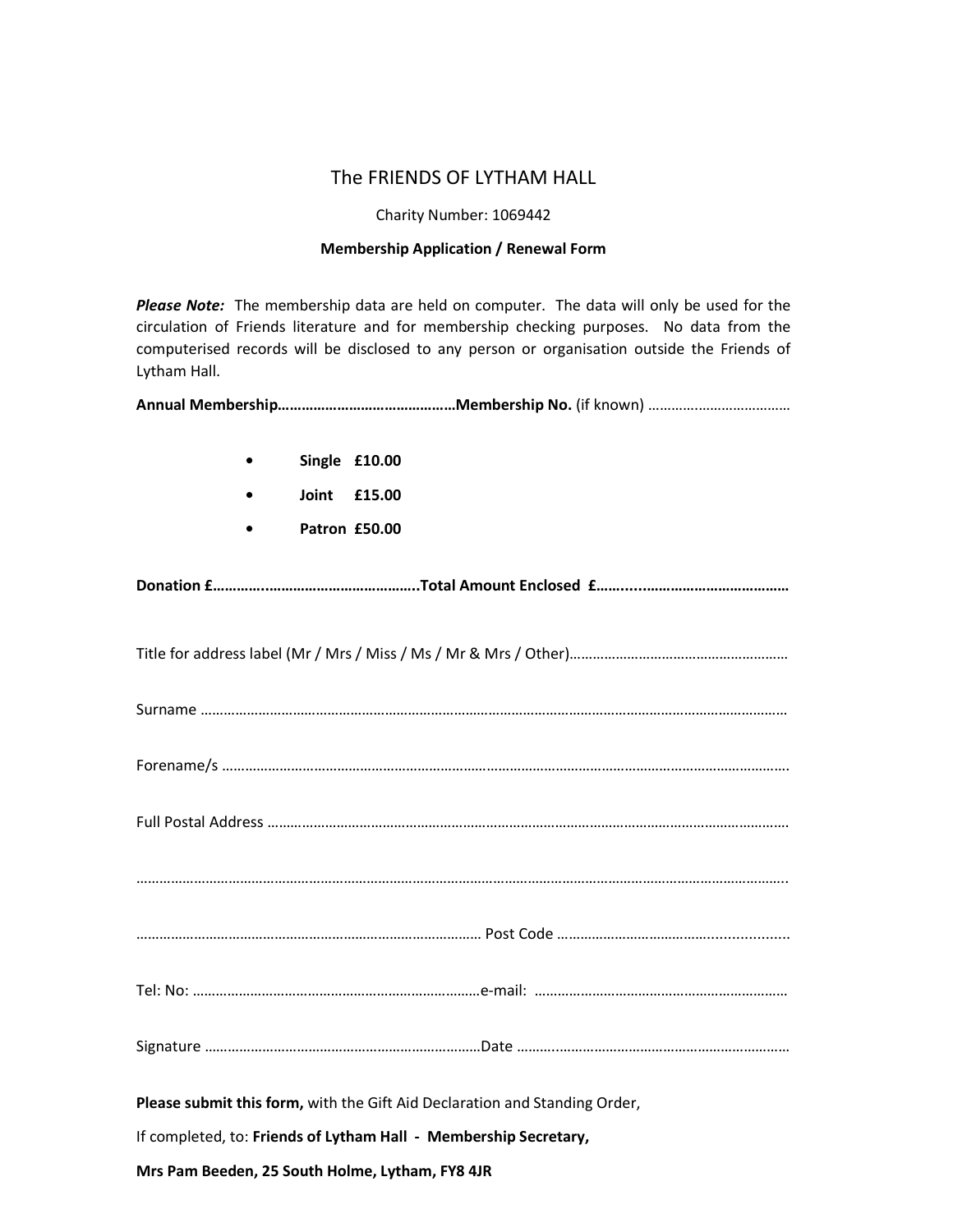# Standing Order

Asking your Bank or Building Society to pay your Annual Membership automatically each year direct to the Friends Bank Account

> saves you time and helps us to use our time more effectively ~~~~~~~~~~~~~~~~~~~~~~~~~~~~~~~~~~~~~~~~~~~~~~

### STANDING ORDER

To: The Manager …………………………………….……..……………………………………………………………………………

Address ……………………………………………………..…………………………………………………………………………………

……………………………………….....................................................Post Code ……………..………………………….

#### Please enter Name and Address of your Bank or Building Society

Please pay to LLOYDS TSB BANK PLC. Lytham Branch, Market Square, Lytham St. Annes, Lancashire. FY8 5LS.

#### SORT CODE 30-90-90

#### For the credit of the FRIENDS OF LYTHAM HALL

#### Account No. 01393423

The sum of £ ………………………….Commencing from now (or date) …….………...……………………………….

And thereafter annually on the 1st June, until you receive further notice

from me / us in writing quoting reference ……………………...…..………………………………………………………

………………………………….(being Member's Name and Membership No.) and debit my / our account

|--|

Account No. ………………………..…………………………………………….…………………………………………………………

Please cancel any previous Standing Order in favour of the beneficiary named above under this reference.

Signature/s ……………………...………………………………………….…………Date …...………………………………........